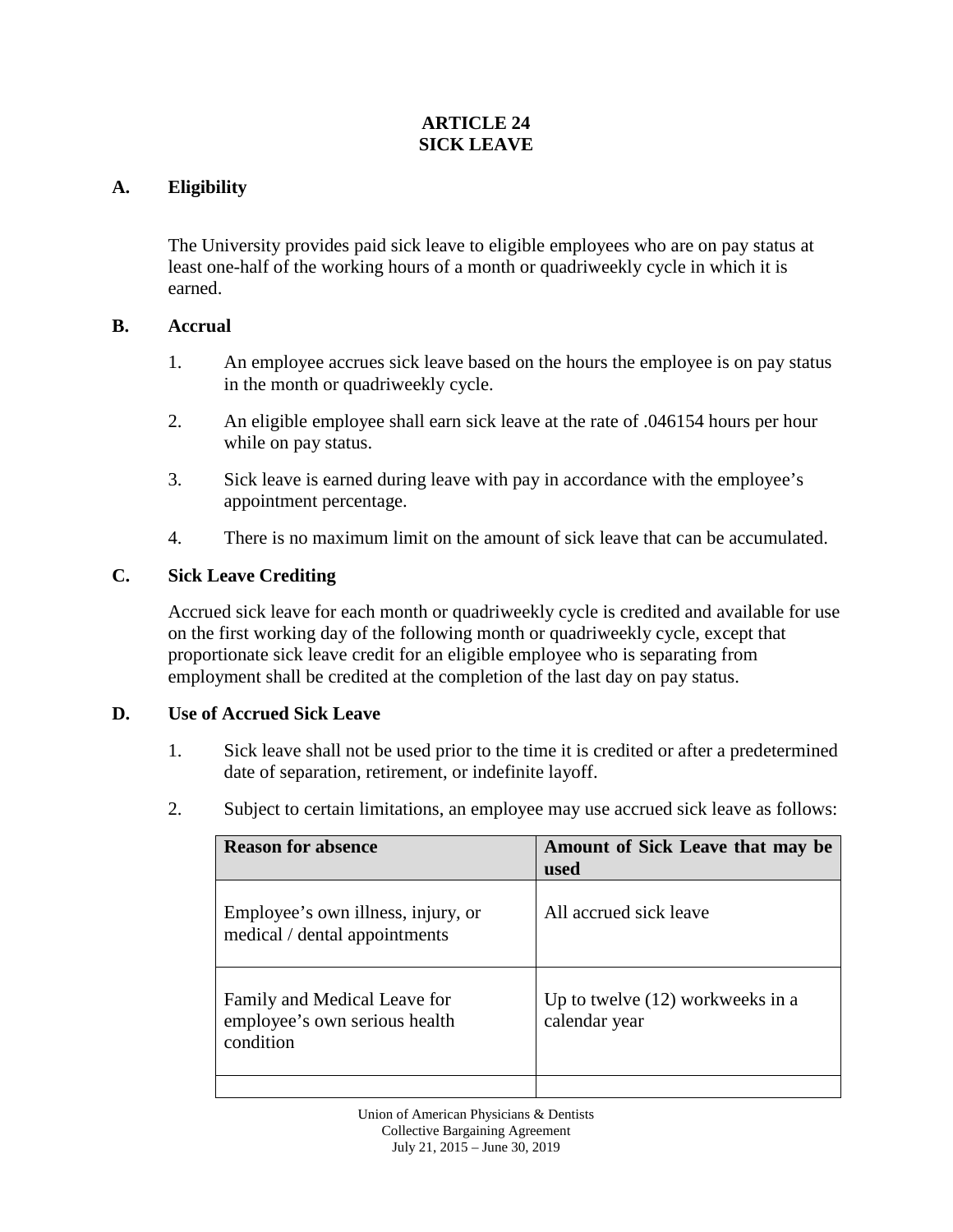| Family and Medical Leave to care for a<br>spouse, domestic partner, child, or<br>parent with a serious health condition                                                                                                        | Up to twelve $(12)$ workweeks in a<br>calendar year                                                                                                                                                                                                          |
|--------------------------------------------------------------------------------------------------------------------------------------------------------------------------------------------------------------------------------|--------------------------------------------------------------------------------------------------------------------------------------------------------------------------------------------------------------------------------------------------------------|
| <b>Employee's Pregnancy Disability Leave</b>                                                                                                                                                                                   | Up to four $(4)$ months per pregnancy                                                                                                                                                                                                                        |
| Employee is required to attend to or<br>care for ill family members not<br>designated as Family and Medical<br>Leave, or to attend to or provide care<br>for other persons residing in the<br>employee's household who are ill | Up to thirty $(30)$ days in a calendar<br>year.                                                                                                                                                                                                              |
| To provide care for a family member<br>who is a covered service member<br>undergoing medical treatment,<br>recuperation or therapy as Family and<br><b>Medical Leave (Military Caregiver)</b><br>Leave)                        | Up to twelve $(12)$ workweeks in a<br>calendar year                                                                                                                                                                                                          |
| The employee's work-related injury or<br>illness                                                                                                                                                                               | The difference between workers'<br>compensation payment received and<br>the employee's salary                                                                                                                                                                |
| To donate bone marrow or an organ                                                                                                                                                                                              | Up to five $(5)$ days for bone marrow<br>donation and thirty (30) days for<br>organ donation in a calendar year<br>Note: if leave for this purpose<br>qualifies as Family and Medical<br>Leave for a serious health condition,<br>refer to that entry above. |
| The employee is a victim of domestic<br>violence or sexual assault                                                                                                                                                             | All accrued sick leave                                                                                                                                                                                                                                       |
| The employee is a victim of a<br>serious or violent felony                                                                                                                                                                     | All accrued sick leave                                                                                                                                                                                                                                       |
| <b>Bereavement Leave</b>                                                                                                                                                                                                       | Up to ten $(10)$ days for the death of a                                                                                                                                                                                                                     |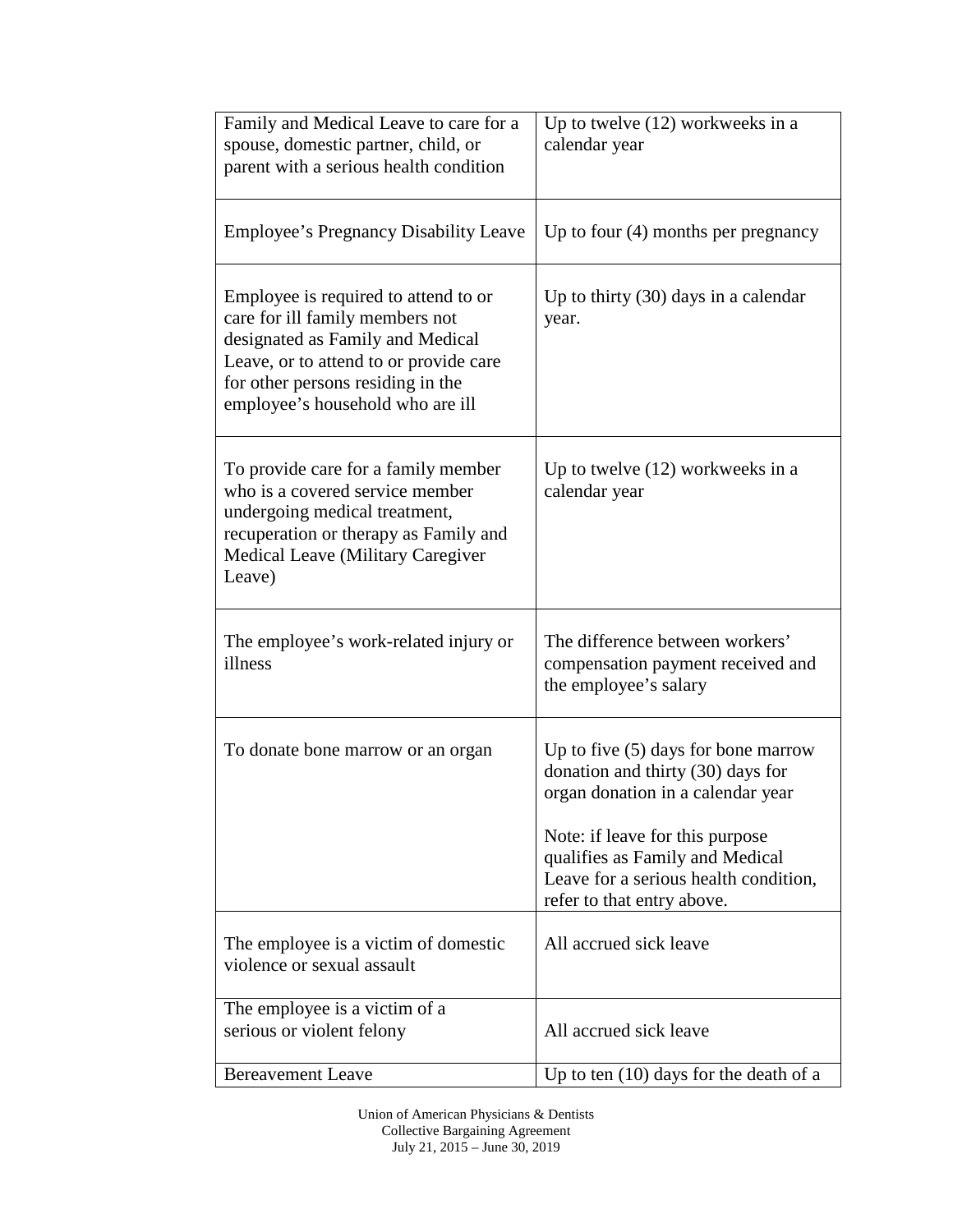| family member or person residing in      |
|------------------------------------------|
| the employee's household.                |
|                                          |
| Up to five $(5)$ days in a calendar year |
| for the death of an individual who is    |
| not a family member or a person          |
| residing in the employee's household.    |
|                                          |
| Note: An employee requiring more         |
| than the time provided for               |
| bereavement leave may request to use     |
| any accumulated vacation leave or        |
| may request an unpaid personal leave     |
| of absence.                              |
|                                          |

3. An employee who becomes ill while on vacation will be permitted to use sick leave based upon satisfactory verification of the employee's illness or injury.

## **E. Verification**

The University may require reasonable documentation sufficient to justify the employee's sick leave absence when an absence exceeds three (3) consecutive scheduled days of work; or for a shorter period with reasonable cause and prior notice to the employee.

#### **F. Sick Leave Pay**

- 1. Pay during a sick leave is at the employee's rate of pay in effect at the time the leave is taken, not the rate of pay in effect when the sick leave was accrued.
- 2. Accrued sick leave is not paid out upon termination of employment.

#### **G. Transfer of Accrued Sick Leave**

- 1. An employee transferred, promoted, or demoted to or from a position within this bargaining unit shall have any accumulated sick leave transferred if the employee is moving to a position in which sick leave can be accrued.
- 2. An employee transferred, promoted, or demoted out of this unit shall have any accumulated sick leave transferred if the employee is moving to a position where sick leave can be accrued.
- 3. An employee transferred, promoted, or demoted out of this unit to a position which is not eligible for sick leave shall have their accumulated sick leave recorded and maintained so that the sick leave may be reinstated if the employee later transfers to a position in which leave accrues.

#### **H. Recording Sick Leave Accrual and Use**